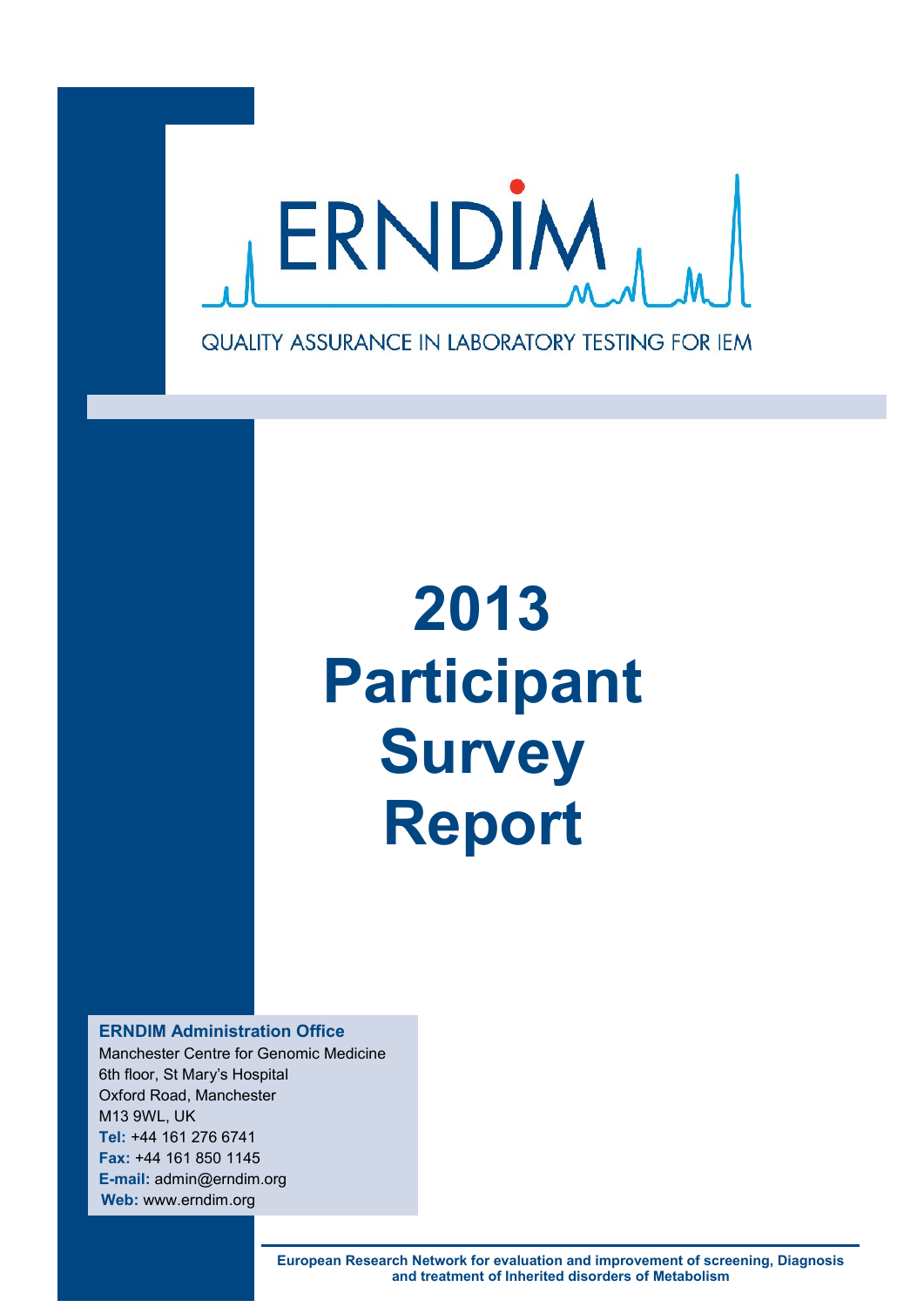# **1. Introduction**

 Participants (440 contacts from 342 centres) were sent the link to the ERNDIM Participant Survey on the Survey Monkey website (www.surveymonkey.com) on 17th May 2013. The closing date for the survey was  $28<sup>th</sup>$  June 2013.

# **2. Summary**

 Thank you to everyone who took the time to complete this survey. This report is a summary of all the responses we received. The results from the survey will help us to continue to improve the quality and efficiency of the ERNDIM EQA schemes. The survey has highlighted areas where we need to improve such as the lack of website reporting for all of the qualitative schemes and low sample volume for some of the qualitative schemes. However it is also gratifying to see that the majority of respondents believe that the quality of service we offer is getting better and we will continue to make further improvements to the service that we offer in the future.

# **3. Survey Responses**

 153/440 contacts from 150/362 centres in 46 countries responded to the survey, (34.8% - response rate in 2012 was 40.1%).

# **Question 1: Please rate the following aspects for each of the ERNDIM quality assurance schemes that you subscribe to**

- Number of responses =  $150$  (=  $98\%$  of all responses).
- The response rate for each EQA scheme is shown in Figure 1 and Table 2. For the individual schemes the highest response rate was for Diagnostic Proficiency Schemes (48% of scheme participants) and the lowest was for Congenital Disorders of Glycosylation (33% of scheme participants). The response rate for all the schemes is higher than in 2012 (Figure 1).



**Figure 1.** Survey responses per EQA scheme (Question 1) as a percentage of the EQA scheme participants

- Participants were asked to rate the following aspects of each scheme:
	- 1. Frequency of samples 2. Sample volume
	- 3. Appropriateness of analyte concentration 4. Adequacy of the report
	-
	-
- 
- 
- 5. Website display 6. Usefulness of the annual report
- 7. Value for money and the same state of the S. Billing arrangements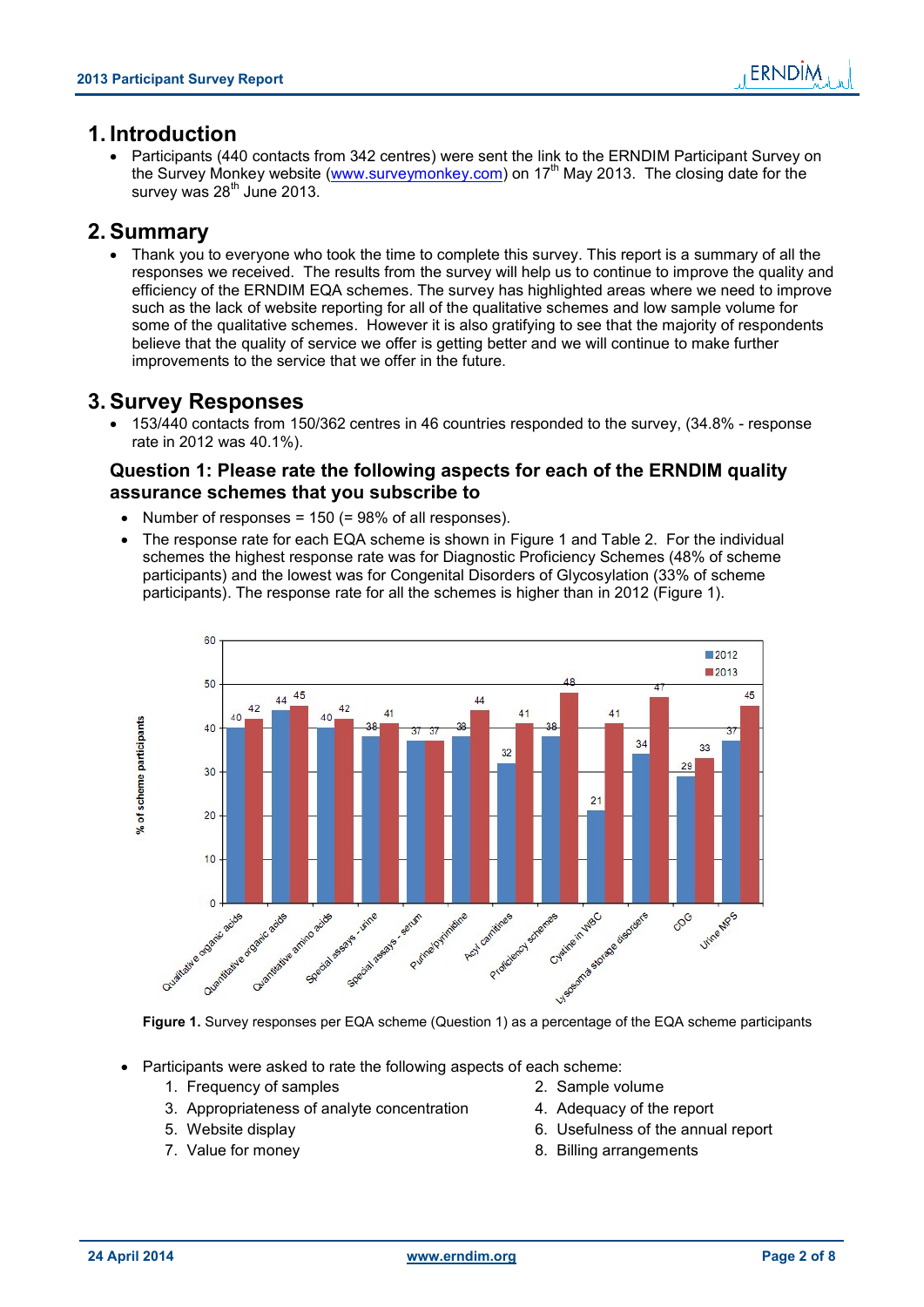- Each of the aspects of individual EQA schemes was rated according to the following scoring system:  $1 =$  Excellent  $2 =$  Good  $3 =$  Poor  $4 =$  Very poor
- Scores ≤ 1.5 are highlighted in blue and scores ≥ 2.0 are highlighted in red.

**Table 1.** Average scores per scheme (Question 1)

|                                       | <b>Average Scores</b> |      |      |      |      |      |  |
|---------------------------------------|-----------------------|------|------|------|------|------|--|
| <b>EQA Scheme</b>                     | 2013                  | 2012 | 2011 | 2007 | 2004 | 2001 |  |
| All schemes                           | 1.7                   | 1.7  | 1.8  | 1.7  | 2.0  | 2.0  |  |
| Qualitative organic acids             | 1.7                   | 1.7  | 1.7  | 1.6  | 2.0  | 1.9  |  |
| Quantitative organic acids            | 1.7                   | 1.7  | 1.9  | 1.7  | 1.9  | 2.1  |  |
| Quantitative amino acids              | 1.7                   | 1.7  | 1.8  | 1.7  | 1.9  | 2.0  |  |
| Special assays - urine                | 1.7                   | 1.7  | 1.7  | 1.8  | 1.9  | 2.1  |  |
| Special assays - serum                | 1.7                   | 1.7  | 1.8  | 1.7  | 1.8  | 2.0  |  |
| Purines/pyrimidines                   | 1.7                   | 1.7  | 1.9  | 1.6  | 1.8  | 2.1  |  |
| Acyl carnitines                       | 1.9                   | 1.9  | 2.0  | 2.0  | 2.3  |      |  |
| Proficiency schemes                   | 1.7                   | 1.8  | 1.8  | 1.7  | 2.0  | 2.0  |  |
| Cystine in white blood cells          | 1.6                   | 1.7  | 1.6  | 1.4  |      |      |  |
| Lysosomal storage disorders           | 1.9                   | 2.0  | 2.1  |      |      |      |  |
| Congenital disorders of glycosylation | 1.9                   | 1.8  | 1.9  |      |      |      |  |
| Urine Mucopolysaccharides             | 1.8                   | 1.8  |      |      |      |      |  |

- The overall score for all aspects of all schemes was 1.7, the same as in 2012. Eleven of the EQA schemes showed an improvement or had the same score as in 2012.
- The best scoring scheme was Cystine in WBC (1.6) and the worst scoring schemes were CDG and LSDs although the score for LSDs has improved since 2012 (1.9 compared to 2.0).
- The average scores per scheme since 2001 are shown in Table 1 and Figure 2, and show a general trend of improvement.



**Figure 2.** Average score per EQA scheme (Question 1)

 In 2013 the best scoring aspect was 'Usefulness of the annual report' (1.6) with the worst scoring aspects being 'Sample volume', 'Appropriateness of analyte concentration'**,** 'Website display', 'Value for money' and 'Billing arrangements' which all scored 1.8.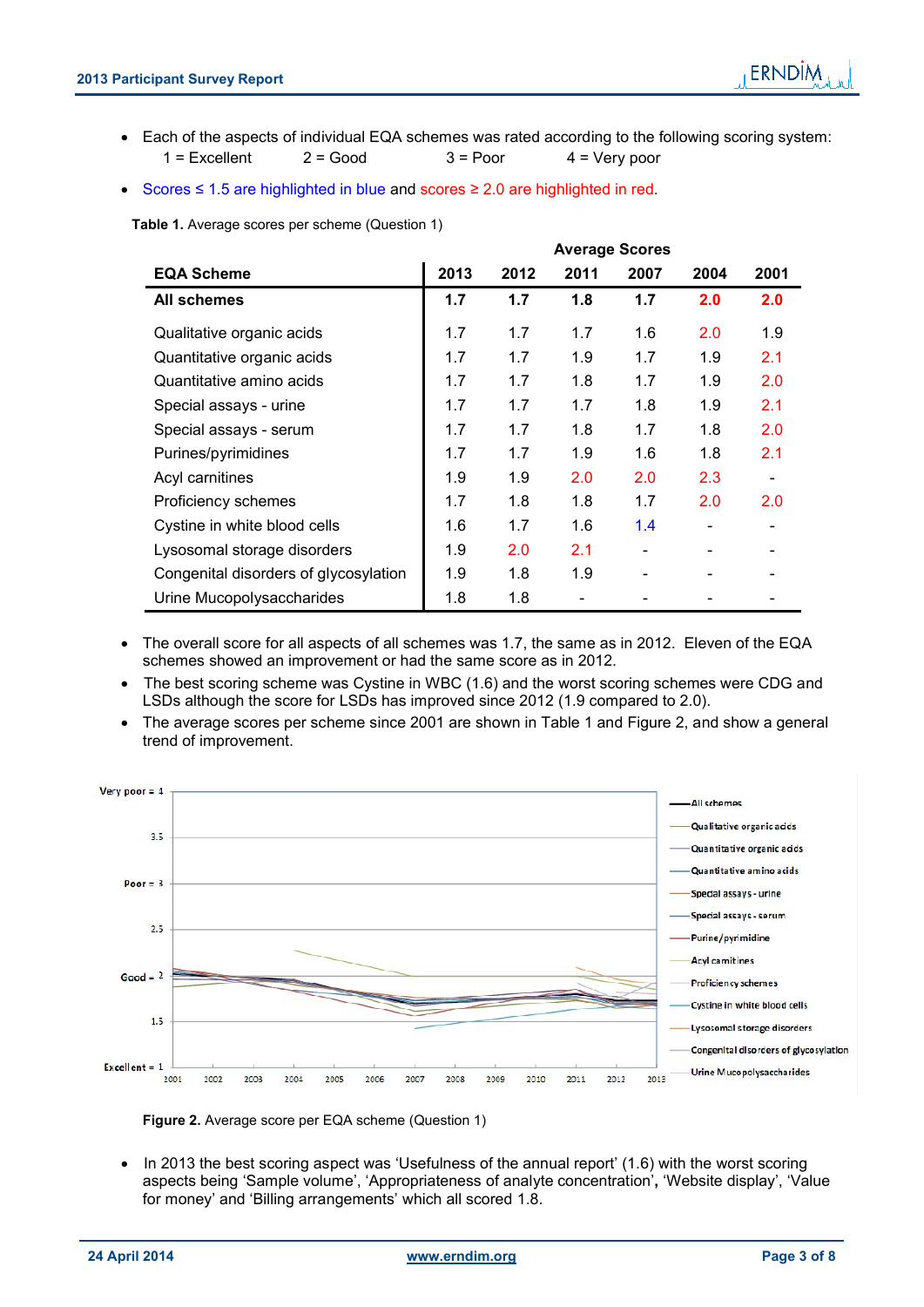$\mathbf{I}$ 

- The worst scores in the survey were for 'Sample volume' for CDG (2.5), LSDs (2.3) and Urine MPS (2.3).
- The most improved aspect score compared to 2012 is for 'Usefulness of the annual report' (1.6 in 2013 and 1.7 in 2012).
- The best score of the whole survey was for 'Usefulness of the annual report' ( $DPT = 1.4$ ).
- The most improved scheme score of the whole survey was for Acyl carnitines for 'Adequacy of the report' (1.7 in 2013 compared to 2.0 in 2012).

**Table 2:** Average scores per aspect of each scheme (Question 1)

 $\overline{\phantom{a}}$ 

| <b>Scheme Aspects</b>      | samples<br>Frequency of | Sample volume | concentration<br>Ⴆ<br>Appropriateness<br>analyte | Adequacy of the<br>report | Website display | Usefulness of the<br>annual report | Value for money | arrangements<br>Billing | per scheme<br>Average | of responses<br>% of scheme<br>participants<br>$\frac{1}{2}$ |
|----------------------------|-------------------------|---------------|--------------------------------------------------|---------------------------|-----------------|------------------------------------|-----------------|-------------------------|-----------------------|--------------------------------------------------------------|
| Qual. organic acids        | 1.6                     | 1.8           | 1.7                                              | 1.5                       | 2.0             | 1.5                                | 1.7             | 1.8                     | 1.7                   | 78 (42%)                                                     |
| Quant. organic acids       | 1.6                     | 1.5           | 1.8                                              | 1.8                       | 1.7             | 1.7                                | 1.8             | 1.8                     | 1.7                   | 46 (45%)                                                     |
| Quant. amino acids         | 1.6                     | 1.6           | 1.7                                              | 1.8                       | 1.7             | 1.7                                | 1.8             | 1.8                     | 1.7                   | 101 (42%)                                                    |
| Special assays - urine     | 1.6                     | 1.7           | 1.8                                              | 1.7                       | 1.6             | 1.7                                | 1.7             | 1.7                     | 1.7                   | 66 (41%)                                                     |
| Special assays - serum     | 1.6                     | 1.5           | 1.8                                              | 1.7                       | 1.7             | 1.7                                | 1.7             | 1.8                     | 1.7                   | 76 (37%)                                                     |
| Purines/pyrimidines        | 1.6                     | 1.6           | 1.8                                              | 1.7                       | 1.7             | 1.7                                | 1.9             | 1.7                     | 1.7                   | 24 (44%)                                                     |
| Acyl carnitines            | 2.3                     | 1.9           | 1.7                                              | 1.7                       | 2.0             | 1.6                                | 1.9             | 1.9                     | 1.9                   | 48 (41%)                                                     |
| Proficiency schemes        | 1.7                     | 1.8           | 1.7                                              | 1.6                       | 1.9             | 1.4                                | 1.7             | 1.7                     | 1.7                   | 48 (48%)                                                     |
| Cystine in WBC             | 1.6                     | 1.8           | 1.6                                              | 1.6                       | 1.6             | 1.7                                | 1.6             | 1.7                     | 1.6                   | 14 (41%)                                                     |
| <b>LSD</b>                 | 1.7                     | 2.3           | 2.0                                              | 1.9                       | 1.6             | 1.9                                | 2.1             | 1.9                     | 1.9                   | 33 (47%)                                                     |
| CDG                        | 1.7                     | 2.5           | 1.9                                              | 1.8                       | 2.2             | 1.5                                | 1.9             | 1.9                     | 1.9                   | 20 (33%)                                                     |
| Urine MPS                  | 1.7                     | 2.3           | 1.8                                              | 1.8                       | 1.8             | 1.6                                | 1.7             | 1.7                     | 1.8                   | 47 (45%)                                                     |
| Average for<br>all schemes | 1.7                     | 1.8           | 1.8                                              | 1.7                       | 1.8             | 1.6                                | 1.8             | 1.8                     |                       |                                                              |

# **Question 2: Do you have any other remarks, comments or suggestions for improvements in Quantitative Schemes?**

- Number of responses =  $64$  (=  $42\%$  of all responses)
- These comments are summarised with the comments made in response to Q13 and Q14 on page 7.

# **Questions 3 to 8: Analytes in Quantitative Schemes**

- A total of 64/153 respondents (42%) made suggestions for analytes to be added to or removed from the Quantitative schemes.
- Where possible we do try to incorporate suggestions for additional analytes and but unfortunately this is not always possible. A summary of the suggestions for analytes to added to or removed, with some responses from ERNDIM, is on page 5.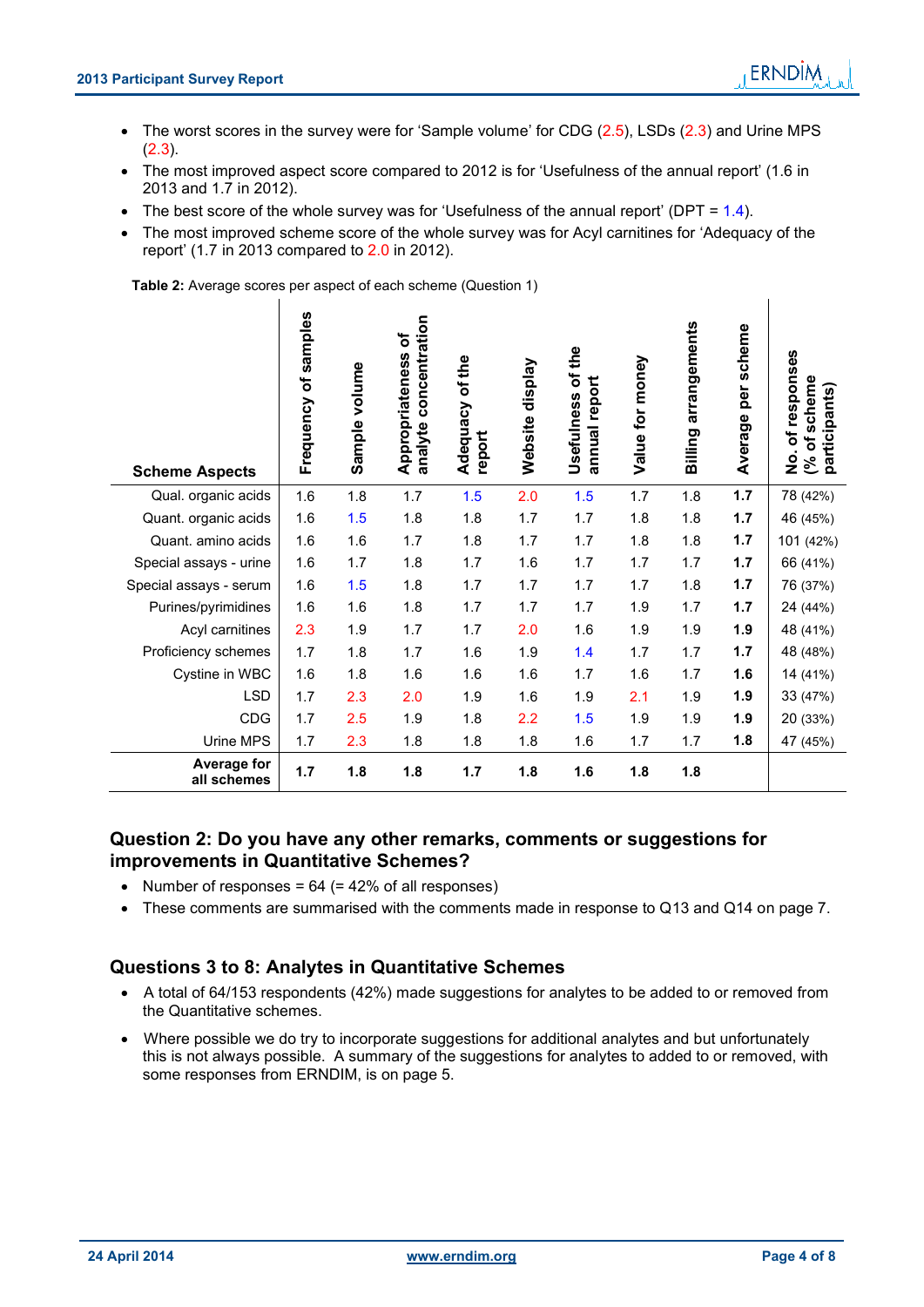

| Q.3: Quantitative amino acids (34 responses, 22.2% of all respondents)  |                                         |                                             |         |  |  |
|-------------------------------------------------------------------------|-----------------------------------------|---------------------------------------------|---------|--|--|
| <b>Suggested Analytes to be added</b>                                   | <b>Suggested Analytes to be removed</b> |                                             |         |  |  |
| Total suggested = 15                                                    | Total suggested = $8$                   |                                             |         |  |  |
| Analytes with >1 response                                               |                                         | Analytes with >1 response                   |         |  |  |
| Alloisoleucine                                                          | $n = 15$                                | Pipecolic acid                              | $n = 5$ |  |  |
| Arginosuccinic acid                                                     | $n = 7$                                 | aspartyl glucosamine                        | $n = 4$ |  |  |
| sulphocysteine.                                                         | $n = 6$                                 | Sarcosine                                   | $n = 3$ |  |  |
| homocitrulline                                                          | $n = 4$                                 | 1-methylhistidine                           | $n = 2$ |  |  |
| Homocysteine                                                            | $n = 2$                                 | 3-methylhistidine                           | $n = 2$ |  |  |
| Q.4: Quantitative organic acids (12 responses, 7.8% of all respondents) |                                         |                                             |         |  |  |
| <b>Suggested Analytes to be added</b>                                   |                                         | <b>Suggested Analytes to be removed</b>     |         |  |  |
| Total suggested = 20                                                    |                                         | Total suggested = $7$                       |         |  |  |
| Analytes with >1 response                                               |                                         | All Analytes suggested                      |         |  |  |
| 3-Methylglutaconic acid                                                 | $n = 4$                                 | pyroglutamic acid                           | $n = 2$ |  |  |
| suberylglycine                                                          | $n = 3$                                 | arylsulphatase-B                            | $n = 1$ |  |  |
| 3OH glutarate                                                           | $n = 3$                                 | Glycerate                                   | $n = 1$ |  |  |
| 3-hydroxybutyric acid                                                   | $n = 2$                                 | Mevalonate                                  | $n = 1$ |  |  |
| isovalerylglycine                                                       | $n = 2$                                 | N acetylaspartae                            | $n = 1$ |  |  |
| propionylglycine                                                        | $n = 2$                                 | Take out one or two of 4-5<br>carbons DCAs. | $n = 1$ |  |  |
|                                                                         |                                         | leave only one DCA                          | $n = 1$ |  |  |
| Q.5: Purines & pyrimidines (10 responses, 6.5% of all respondents)      |                                         |                                             |         |  |  |
| <b>Suggested Analytes to be added</b>                                   |                                         | <b>Suggested Analytes to be removed</b>     |         |  |  |
| Total suggested = $7$                                                   |                                         | Total suggested = $0$                       |         |  |  |
| Analytes with >1 response                                               |                                         | All Analytes suggested                      |         |  |  |
| <b>SAICAR</b>                                                           | $n = 6$                                 | <b>NONE</b>                                 |         |  |  |
|                                                                         |                                         |                                             |         |  |  |
| 2,8-Dihydroxyadenine                                                    | $n = 3$                                 |                                             |         |  |  |
| <b>SADO</b>                                                             | $n = 3$                                 |                                             |         |  |  |
| Q.6: Lysosomal Enzymes (11 responses, 7.2% of all respondents)          |                                         |                                             |         |  |  |
| <b>Suggested Analytes to be added</b>                                   |                                         | <b>Suggested Analytes to be removed</b>     |         |  |  |
| Total suggested = 16                                                    |                                         | Total suggested = 3                         |         |  |  |
| Analytes with >1 response                                               |                                         | All Analytes suggested                      |         |  |  |
| Arylsulfatase A                                                         | $n = 5$                                 | a-glucosidase                               | $n = 1$ |  |  |
|                                                                         |                                         | Arylsulfatase B                             | $n = 1$ |  |  |
|                                                                         |                                         | heparin sulfamidase                         | $n = 1$ |  |  |
| <b>ERNDIM Response:</b>                                                 |                                         |                                             |         |  |  |
| Arylsulfatase A will be included in the 2014 scheme.                    |                                         |                                             |         |  |  |
| Q.7: Special assays - serum (18 responses, 11.8% of all respondents)    |                                         |                                             |         |  |  |
| <b>Suggested Analytes to be added</b>                                   |                                         | <b>Suggested Analytes to be removed</b>     |         |  |  |
| Total suggested = 28                                                    |                                         | Total suggested = $0$                       |         |  |  |
| Analytes with >1 response                                               |                                         | All Analytes suggested                      |         |  |  |
| biotinidase                                                             | $n = 7$                                 | <b>NONE</b>                                 |         |  |  |
| chitotriosidase                                                         | $n = 2$                                 |                                             |         |  |  |

# **ERNDIM Response:**

 Biotinidase and chitotriosidase are not commercially available so can not be added.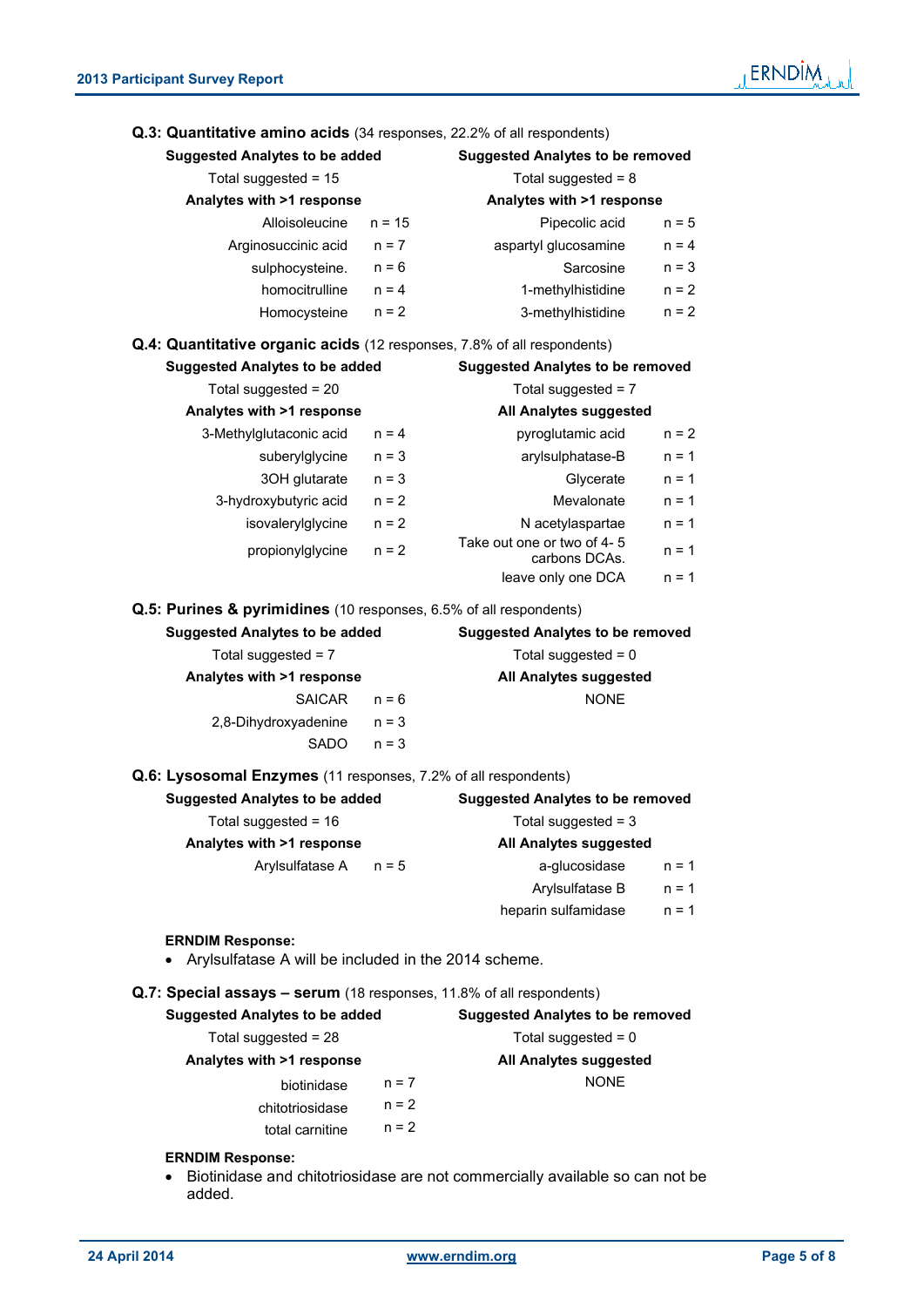# **Q.8: Special assays – urine** (13 responses, 8.5% of all respondents)

| <b>Suggested Analytes to be added</b> |         | Suggested Analytes to be removed |         |  |  |
|---------------------------------------|---------|----------------------------------|---------|--|--|
| Total suggested $= 19$                |         | Total suggested $= 7$            |         |  |  |
| Analytes with >1 response             |         | <b>All Analytes suggested</b>    |         |  |  |
| methylmalonic acid *                  | $n = 3$ | Arabinitol                       | $n = 1$ |  |  |
| Delta Aminolevulinic acid             | $n = 2$ | Erythritol                       | $n = 1$ |  |  |
|                                       |         | Galactose                        | $n = 1$ |  |  |
| $*$ = including one request for 1-10  |         | oxalic acid                      | $n = 1$ |  |  |
| umolar range                          |         | Ribitol                          | $n = 1$ |  |  |
|                                       |         | Sedoheptitol                     | $n = 1$ |  |  |
|                                       |         | Sedoheptulose                    | $n = 1$ |  |  |
| <b>ERNDIM Response:</b>               |         |                                  |         |  |  |

 Methylmalonic acid is already in the Quantitative Organic Acids scheme. The Scientific Advisory Board will discuss whether it should be moved to the Special Assays in Urine scheme.

# **Questions 9 to 12: Comments on the overall performance of ERNDIM**

- This was a new section of questions introduced with the aim of assessing participants' perception of the overall performance of ERNDIM.
- In summary, 93% of respondents rated the quality of services provided by ERNDIM as 'excellent' or 'good'; with 95% of respondents having 'complete' or 'a lot' of confidence that ERNDIM can deliver the service required by participants.
- 71% of respondents agreed that overall ERNDIM's performance is 'getting better' or 'getting much better'; with 99% of respondents stating that it was 'certain' or 'very likely' that they would use ERNDIM services in the future.

# **Q.9: Overall, how do you rate the quality of products and services we provide?** (147 responses, 96% of all responses**)**



# **Q.10: What level of confidence do you have in us to deliver the products and services that you require?** (145 responses, 96% of all responses)

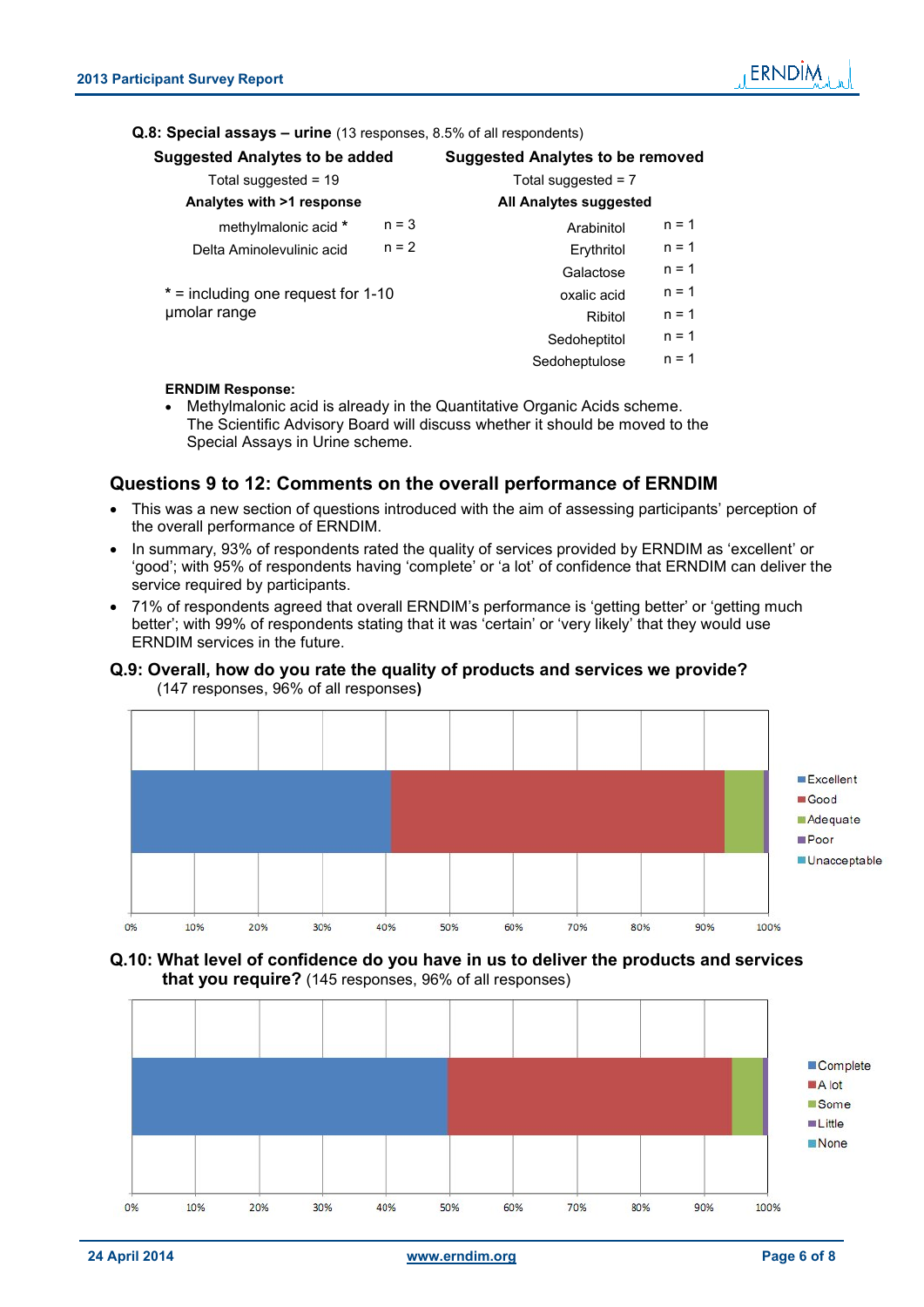

#### **Q.11: Overall, is our performance...**

(147 responses, 96% of all responses)



**Q.12: Based on our performance, how likely is it that you will use us in the future?** (147 responses, 96% of all responses)



# **Questions 2, 13 & 14: Remarks, comments or suggestions for improvements**

- Number of responses =  $63$  (=  $41.2\%$  of all responses)
- There were a large number of comments and suggestions for improvement. Below is a summary of some of the most frequent comments with responses from ERNDIM.

# **Participant Comment ERNDIM Response**

#### **1. General Comments**

- **1.1.** Timetable of submission deadlines on the website.
- **1.2.** There were a number of comments on the frequency of submission deadlines – some wanting more frequent (12 per year) and some wanting less frequent deadlines (2 per year).
- **1.3.** Increased number of sample distributions for some of the qualitative schemes.

- For the quantitative schemes a timetable of submission deadlines is already on the SKML results website but we will add submission deadlines for all the EQA schemes to the ERNDIM website (erndim.org) later this year.
- There are no plans at the moment to alter the number or frequency of submission deadlines for the EQA schemes.
- For the qualitative schemes there are often problems sourcing suitable clinical material of a sufficient volume to use as the EQA materials. For most of these schemes the Scientific Advisor sources all the EQA materials themselves and we would welcome offers to donate suitable samples from participating centres. Please contact the Administration office if you would be interested in donating a sample.